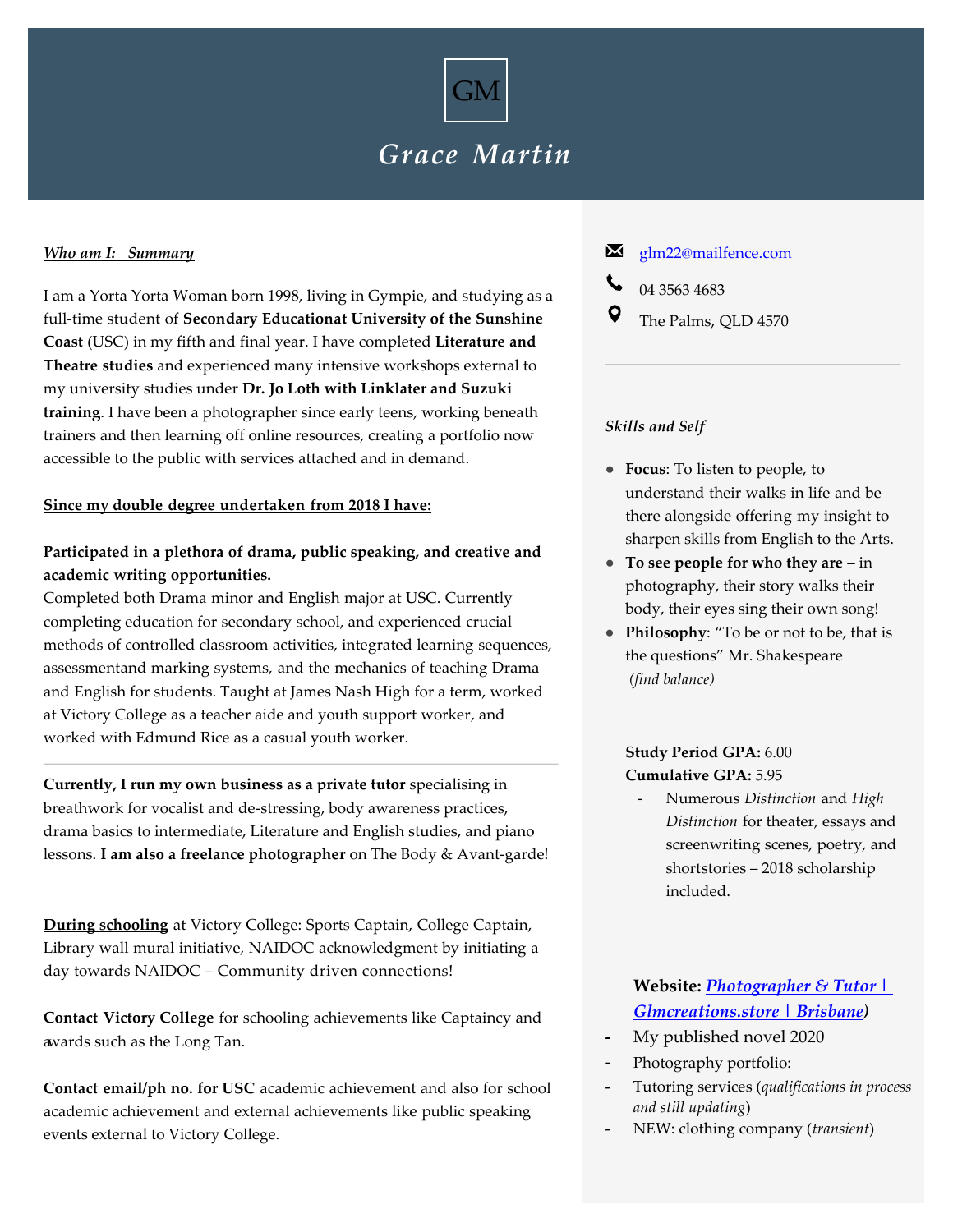## *Work History: customer service is a brilliant approach to understanding self and working-in with the community*

**The Reject Shop** - **Sales Assistant** Gympie, QLD *12/2017 – 2/8/2020* ● Call for inquiry

**Delights Of India - Waitress** Gympie, QLD 07/2019 - 11/2019 ● Closed

**Gympie City Gym** - **Group Fitness Trainer** Gympie, QLD *11/2017 - 01/2018* • Call for inquiry – Under new hands.

### **Honeybee Farm - Accommodation - Managing Clearer**

Kandanga, QLD *01/2018 - 12/2018*

● Call for inquiry

## **Victory College – T.A & Youth Support & Special Needs Teacher 10/05/2021 – 28/1/2022**

• Primary, I work with teachers and children in all types of classrooms, mostly STEM.

• Monitoring and assisting are the underlying application of work.

I work in PEC helping early learners understand the world around them through one-on-one 45min sessions where Math, English, spelling and reading, art and body movement is included.

• In High School I work with Seniors primarily which involves goal setting and meeting the requirements to progress. Academia is just as important as social connections and understanding self so in my youth support work through LEC I help the teenagers find confidence, build strength and recognise themselves in all aspects of life – enabling self-love and competence to flourish (this was similar work attributed with the James Nash students).

## **Edmund Rice – T.A & Youth Support & Special Needs Teacher 12/08/2021 – 13/12/2022**

**-** Working through young peoples' bodily awareness, where traumas harbour, recalculating the steps of self-discovery, teaching efficacy, and specialising in body and thought connections.

● **Published Novel:** *I, Custodian: Fire* in December 2020 - available on all platforms, online in ample stores and at Annie's Books on Peregian and Gympie's Twigga Book Shop, and at Berkelouw Books in Eumundi. Author signings at both locations. And in the Wollongong Library and in the catalogue of the Library of Australian.

## *Education*

Expected graduation 11/2022 **University Of the Sunshine Coast** Sunshine Coast, QLD Double Degree: Bachelor of Secondary Arts/English : Education

- Majored in English at USC
- Minored in Drama at USC
- Received USC Indigenous Education Costs Scholarship (USC-IECS)
- Professional development certificate completed in NCCD Case Study E-Learning for Secondary Schools
- *GPA: 6.00 Cumulative*
- *SCHOOL Awards:*
	- -Long Tan twice during Victory College & numerous sporting awards.
- Graduated Victory College as College Captain - also had the honour of Sports Captain 2015 and 2014 for Phoenix House
- Member of Victory Fire netball team 2014 – 2015 and 2021-2021 member with Victory College women's netball (Victory Vixens).
- **Teaching** Term 4 at James Nash High School: Contact for evidence of ability & professional comments.
- **Theatre** Many *Distinction* and *High Distinction* performances.
- **Member of ICU** a Butoh production
- **Member of** Dr. Jo Loth's Suzuki and Linklater intensives – See following page.